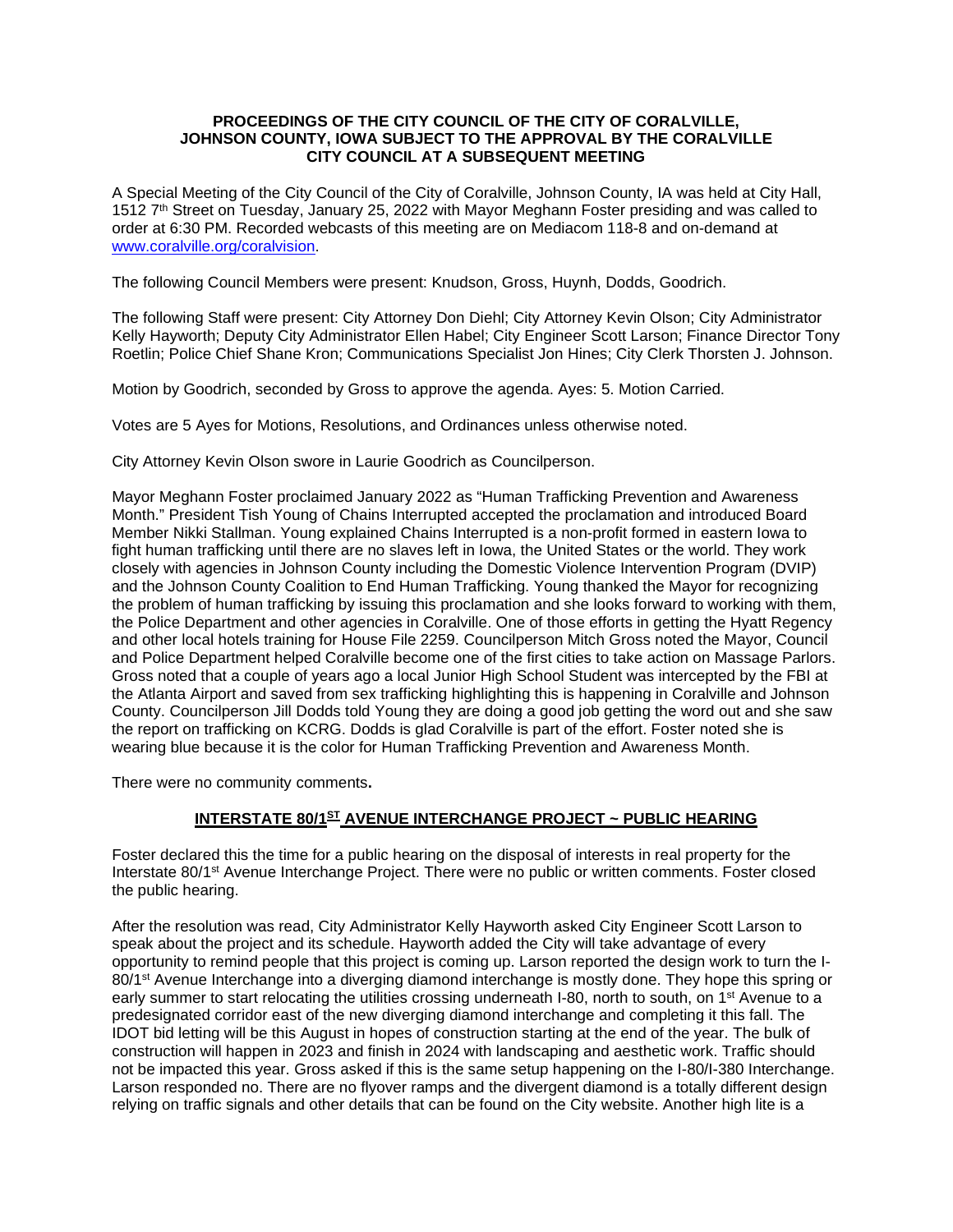complete redesign of the pedestrian/bicycle path that will be totally separated from the roadway. Some advantages for the divergent diamond interchange are traffic safety and how it handles left turning traffic to lessen the time they take. Hayworth noted another safety feature is the moving and redesign of the Magellan entrance to a signaled intersection for the truck traffic currently impacting 1st Avenue. This will provide another access to the Iowa River Landing. It is hoped there will be a new operational intersection for the Iowa River Landing by early summer in 2024. Councilperson Hai Huynh asked how pedestrians and bikes will cross 1<sup>st</sup> Avenue. Larson responded bikes and pedestrians will still use the crosswalks to cross 1st Avenue but they will cross I-80 on the east side instead of the west side of 1st Avenue exiting directly into the Iowa River Landing. Councilperson Mike Knudson is excited for the biking opportunities provided by the project and asked how traffic will be handled during construction. Larson responded there will be one traffic lane maintained in each direction at all times but trails will be impacted. When the project is completed in 2024 it will be the fourth diverging diamond interchange in Iowa but the only one with a grade separated pedestrian/bike trail. The removal of bikes and pedestrians from the road will also save time by eliminating crosswalk signals.

#### **RESOLUTION NO. 2022-6**

Resolution approving the disposal of certain real property to the State of Iowa for the Interstate 80/1<sup>st</sup> Avenue Interchange Project, was introduced by Knudson, seconded by Huynh. A roll call vote was taken. Resolution declared adopted.

## **EAGLE BEND AT CLEAR CREEK – PART ONE**

#### **RESOLUTION NO. 2022-7**

Resolution accepting Public Improvements constructed on Eagle Bend at Clear Creek – Part One, Coralville, Iowa, was introduced by Gross, seconded by Dodds. A roll call vote was taken. Resolution declared adopted.

## **FISCAL YEAR 2023 BUDGET – MAXIMUM LEVY**

After the resolution was read, Knudson asked if this is the first year this is required. Hayworth responded it is the second year. Finance Director Tony Roetlin concurred Fiscal Year 2022 was the first year this extra step was required. Knudson asked if the City always uses the maximum amount. Hayworth explained the Council set the tax rate which determines the maximum amount of property tax the City can raise. The tax rate could have been set higher than it is. The public hearing will be February 8, 2022.

#### **RESOLUTION NO. 2022-8**

Resolution setting a public hearing date on the total maximum property tax dollars for the Fiscal Year 2023, was introduced by Huynh, seconded by Goodrich. A roll call vote was taken. Resolution declared adopted.

## **BONDS**

After the resolution, Roetlin explained this will refinance 9 separate bond issues for interest rate savings. As the process moves forward, they will verify if the scheduled bonds scheduled still make economic sense and fine tune the proposal. The public hearing will be February 8, 2022.

## **RESOLUTION NO. 2022-9**

Resolution to fix a date for a public hearing on General Obligation Essential Corporate Purpose Loan Agreements, was introduced by Dodds, seconded by Gross. A roll call vote was taken. Resolution declared adopted.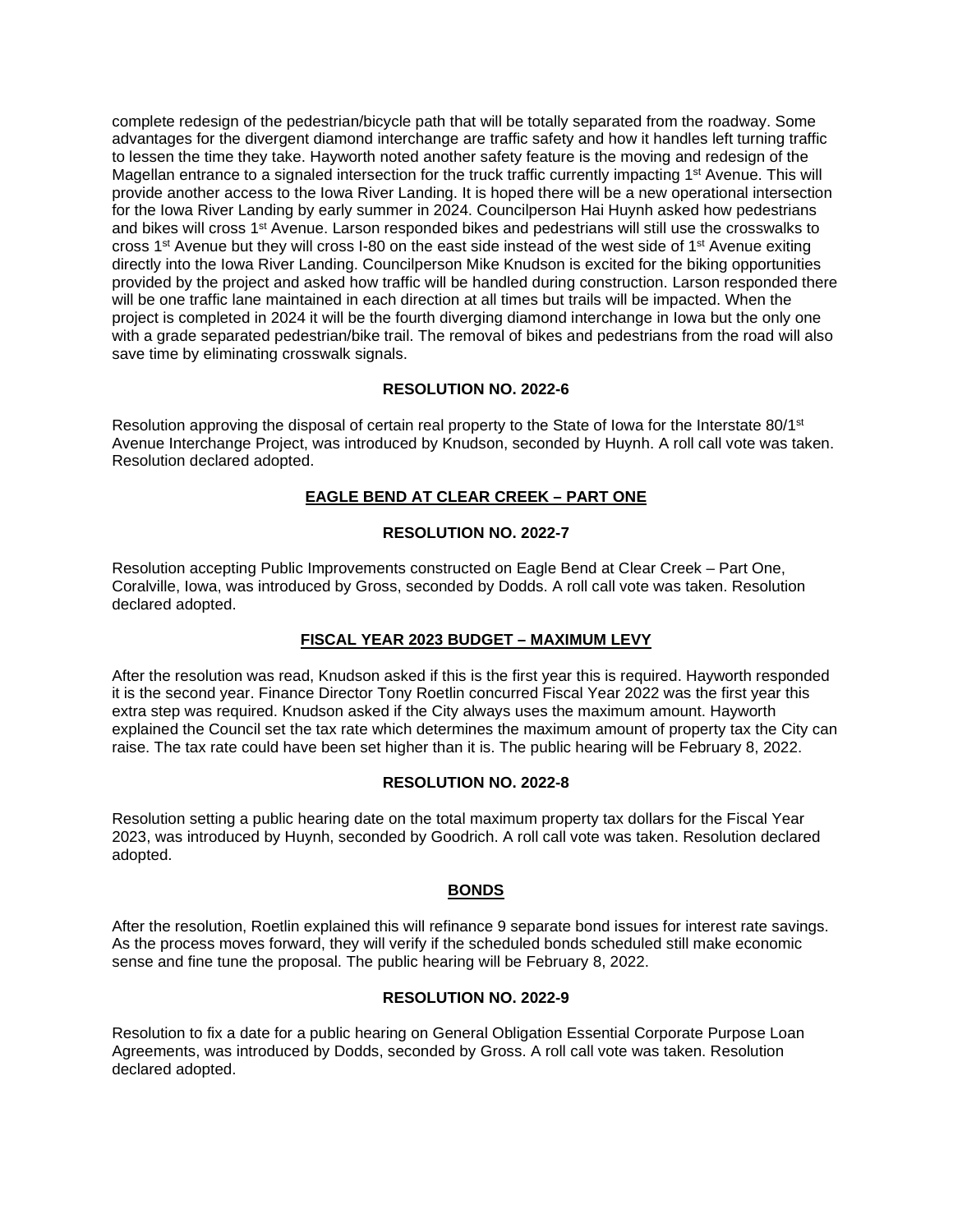## **HAZARD MITIGATION GRANT PROGRAM APPLICATION**

After the resolution was read, Hayworth noted Deputy City Administrator Ellen Habel and MidAmerican Energy have worked hard on this application. Habel explained how thunderstorms, snow storms and derechos knock down power and communication lines and in the older parts of Coralville those lines are in back yards making it hard to access and repair them. By relocating them to front yards and burying them underground they will be more resilient and accessible. This was identified in the Hazard Mitigation Plan adopted by the County for all jurisdictions so it is eligible for assistance. This application is not for the actual work but to research and conduct a cost/benefit analysis to determine if the project is eligible for the grant money. The cost/benefit analysis looks promising. The actual project will cost \$1.7 million and benefit 270 homes. There are more homes that need this done but this is the first step. Hayworth added this is the first grant application in Iowa and the State is very interested in working on it. Habel noted the State is not sure the project is eligible because it is the first application in Iowa. Foster stated 270 homes is a big impact and Habel agreed adding it covers about 28 blocks. Hayworth noted some of these homes did not have power restored for 10 days after the derecho because of the afore mentioned issues. One person resident was on a medical device that required hooking up a generator quickly. Habel noted Iowa Homeland Security likes the idea but needs to figure out how to make it work. Councilperson Mitch Gross asked if this will be expanded to the arterial streets and main lines. The City will continue to do this as we get money. Hayworth explained other funds are available to bury lines on arterial streets with MidAmerican paying some of those costs and project funds like those for the 5<sup>th</sup> Street project. Funding to relocate and bury the backyard lines in older residential neighborhoods is the problem. Knudson asked how many more homes have above ground power lines. Habel thought about 4 times as many and Hayworth thought it was a little lower but neighborhoods with buried lines are still affected by the main lines like the one on 12<sup>th</sup> Avenue which is above ground and vulnerable. Knudson asked what MidAmerican's share will be since they will benefit with less maintenance and power outages. Hayworth thinks the role MidAmerican will play will be determined as we go through this process. The City will also need to figure out how to hook up buildings to the power lines because that will not be covered by the grant. They will have to figure out what type of matches are required and what MidAmerican can help out with. For example, on the 5<sup>th</sup> Street Improvements MidAmerican will cover burying the whole line because its useful life is up. Hayworth is hopeful the utility companies will help out because they will benefit from these funds when Coralville and the State figure it out. Huynh asked how the City identified the residences involved. Habel responded they looked at denser areas with back yard lines where they can get more bang for the buck, but they hope to find additional funds to help more neighborhoods. Hayworth added they have targeted a couple of the streets on the CIP that need to have the street and water lines replaced like on  $8<sup>th</sup>$  and  $9<sup>th</sup>$  Avenues because doing all the work at the same time will make the projects easier. Huynh asked for a timeline. Habel explained the application will be reviewed by FEMA in Kansas City rather that Washington D.C. so they hope to know by July 1st.

## **RESOLUTION NO. 2022-10**

Local match resolution for the Hazard Mitigation Assistance Program, was introduced by Goodrich, seconded by Huynh. A roll call vote was taken. Resolution declared adopted.

## **AMENDMENT NO. 2 TO PRIVATE REDEVELOPMENT AGREEMENT**

## **RESOLUTION NO. 2022-11**

Resolution approving Amendment No. 2 to the Agreement for Private Redevelopment with Latitude at CA/Argent Coralville, LLC, was introduced by Knudson, seconded by Gross. A roll call vote was taken. Resolution declared adopted.

## **1ST AVENUE IMPROVEMENTS – 6TH STREET TO 9TH STREET**

It was noted this agreement is not to exceed \$50,000.00 and the contractor has agreed to reimburse the cost.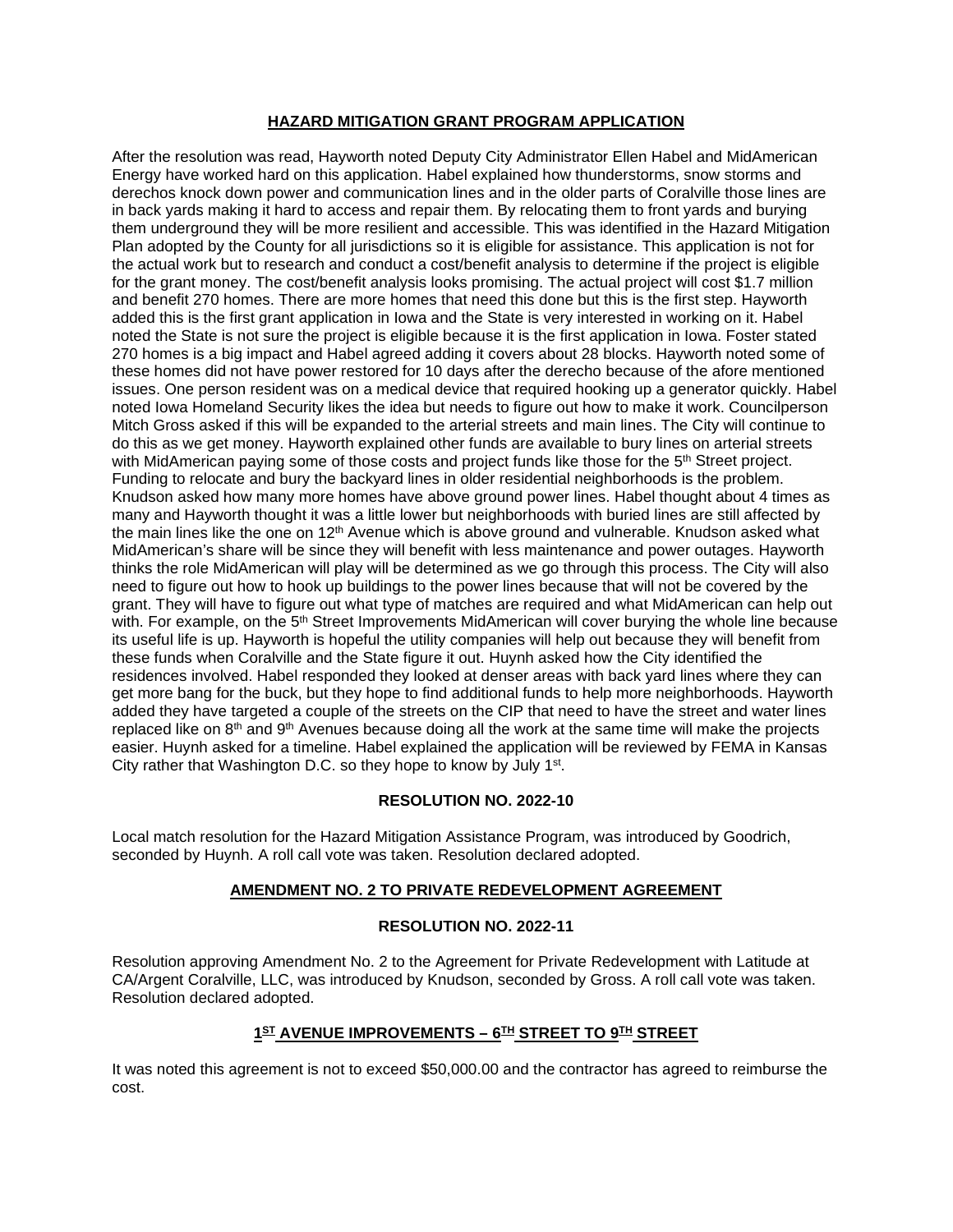#### **RESOLUTION NO. 2022-12**

Resolution approving Supplemental Agreement #3 with HR Green, Inc. for 1<sup>st</sup> Avenue Improvements –  $6<sup>th</sup>$ Street to 9<sup>th</sup> Street, was introduced by Gross, seconded by Knudson. A roll call vote was taken. Resolution declared adopted.

#### **COMMERCIAL PROPERTY MANAGEMENT SERVICES AGREEMENT AMENDMENT NO. 2**

#### **RESOLUTION NO. 2022-13**

Resolution approving Amendment No. 2 to that certain Commercial Property Management Services Agreement with Watts Group Rentals, LLC, was introduced by Huynh, seconded by Goodrich. A roll call vote was taken. Resolution declared adopted.

#### **MOTION BY DODDS TO APPROVE CONSENT CALENDAR items a-r inclusive:**

- **a)** Approve minutes for the January 11, 2022 Coralville City Council Regular Meeting.
- **b)** Approve **temporary premise update** for Class B Liquor License with Catering Privilege and Sunday Sales for *Coralville Hyatt Regency Hotel & Conference Center*: Eff. 01/29. (Remove coverage of exhibit hall area for BrrrFest.)
- **c)** Approve **new** 5-day Class C Liquor License for *BrrrFest*: Eff. 01/29. (Covers exhibit hall area of Coralville Hyatt Regency Hotel & Conference Center for day of event.)
- **d)** Approve **new** Class C Liquor License with Sunday Sales for *Si Senor Two Inc.*: Eff. 01/15.
- **e)** Approve Class C Liquor License with Sunday Sales for *El Dorado*: Eff. 2/6.
- **f)** Approve Class B Native Wine Permit with Sunday Sales for *Bits & Pieces*: Eff. 2/24.
- **g)** Approve payment of Iowa River Landing Invoice as approved by Kapa Advisors, LLC to **Pappageorge Haymes Partners** for IRL Master Planning LOD's & Cad Services November 2021 (#135646): \$2,253.15.
- **h)** Approve payment to **Impact7G** for Clear Creek Stream Bank Mitigation (#24308): \$3,458.00.
- **i)** Approve payment to **HR Green, Inc.** for consulting services Stormwater Design Review, Flood Protection System and Hawkeye Oil Water Main Investigation (#147765): \$2,726.50.
- **j)** Approve payment to **Shive-Hattery, Inc.** for City Limits Survey (#1208750-1): \$3,726.00.
- **k)** Approve payment to **Shoemaker Haaland** for Clear Creek Trail Connection (#021290.00-3): \$2,745.00.
- **l)** Approve payment to **AEC Contracting** as approved by ECICOG for the Housing Rehabilitation Program work at:
	- **i)** 2325 10<sup>th</sup> Street (1/18/2022 Final) \$13,133.00
	- **ii)** 903 5<sup>th</sup> Street (1/18/2022 Final) \$30,732.00
- 
- **m)** Approve payment to **Mechanical Service, Inc.** for the Indoor Pool's Desert Air Unit Maintenance Project (#28056): \$14,677.02.
- **n)** Approve payment to **Terry-Durin Co.** for 60 LED Street Lights (#97666-00): \$17,340.00.
- **o)** Approve Change Order #17: -\$31,638.25; and Pay Estimate #31: \$1,495,890.84; to **Miron Construction Co., Inc.** for the Wastewater Treatment Plant Improvements 2017. (This includes a partial release of retainage.)
- **p)** Approve the Project Maintenance Closeout Letter to MediRevv, Inc. from the Iowa Economic Development Authority. (This letter notes MediRevv, Inc. has satisfied the job maintenance requirement for its forgivable loan.)
- **q)** Approve attendance of Tylin Roberts, Rodney Courtney & Sam Contreras to ILEA Basic Academy Training at Johnston, Iowa from January 4, 2022 to April 21, 2022: \$28,175.00.
- **r)** Approve Bill List for January 25, 2022.

Seconded by Huynh. A roll call vote was taken. Motion carried.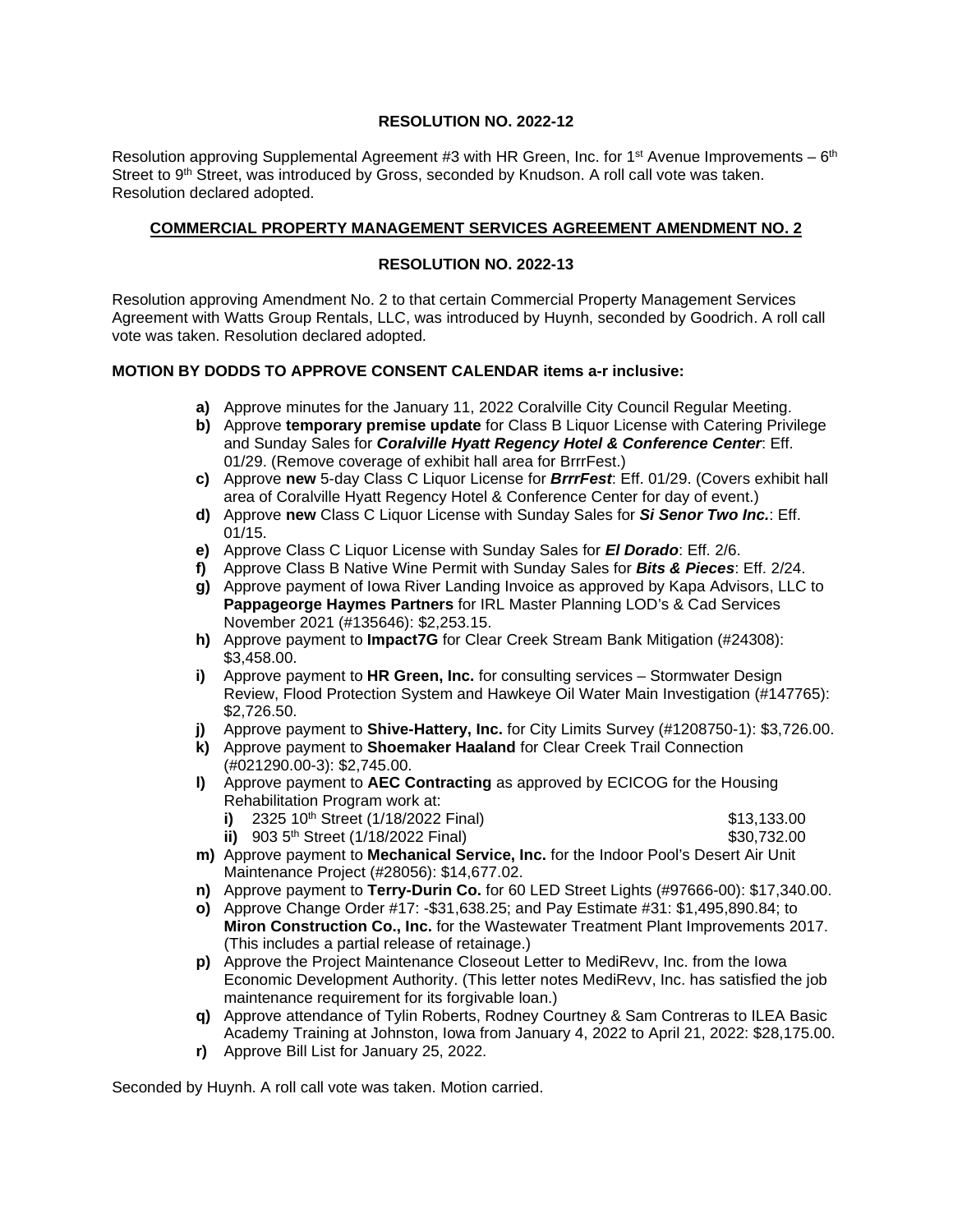City Administrator Kelly Hayworth reported they had the kickoff meeting for the Biscuit Creek Streambank Restoration yesterday and people can expect work to start in the next couple of weeks. Hayworth asked City Engineer Larson to report what can be expected. Larson reported the project starts along the creek just north of 6<sup>th</sup> Street north through Central Park; continues north of 7<sup>th</sup> Street for 1,000 feet and wraps around the north end of 4<sup>th</sup> Avenue Place and 5<sup>th</sup> Avenue. The project will reshape the banks of Biscuit Creek on both sides and establish a flood plain bench to help with moderate flow events and create extra storage volume. This will make maintenance easier not only through Central Park by reducing the steepness of the slope but by making it easier to access and clear obstructions made by trees and debris. Residents will see tree clearing north of  $7<sup>th</sup>$  Street and excavation of material from the creek bed in the next couple of weeks. The bulk of the work will be done by the end of May. Notice will be sent to property owners immediately adjacent to the project area and anyone else can contact the Engineering or Parks Department for more information. Hayworth noted this is partially funded by a grant through the Clear Creek Watershed which has at work for at least five years. Hayworth announced this Saturday is the Fire Department's Winter Waterfights at S.T. Morrison Park in the Aquatic Center parking lot. It will go on for most of the day starting around 10:00 AM. This is a fun event where they like it cold. Fire departments are coming from several states with some as far away as South Dakota.

Mayor Meghann Foster reported this has been a week of mayoral firsts starting with the High School Girls State Wrestling Tournament at the Xtream Arena. Foster was honored to welcome the athletes, fans and families and to be there when it was announced High School Girls wresting is officially sanctioned in the State of Iowa. Foster congratulated everyone in the tournament and the winners. Foster works with the DVIP who helps victims of human trafficking and stalking as well as victims of intimate partner violence. Foster stressed it is a big problem in this community. Part of the reason we see so much of it in this community is the number of hotels and the proximity to the interstate. There is a lot of labor trafficking that happens in this community. Foster thanked the work of Chains Interrupted, the Johnson County Human Trafficking Coalition and the DVIP. Foster gave out the Human Trafficking Hotline number, 1-888-373- 7888 so anyone with questions or concerns can give them a call. Foster asked for an update on Neighbors Helping Neighbors. Habel reported the program started in July and they have helped 3 to 4 people a month and the City continues to match every dollar with 25 cents. Donations have ranged from \$600.00 to \$200.00 a month. December was one of the higher fundraising months with \$700.00 to \$800.00. Those who need help with their bills can contact the United Way and there continues to be money available through the State as well as some other resources. A list of sources that have money available are on the City website and funding is now available through HACAP. Foster encouraged people to donate. Foster thanked Habel and Habel stated they really appreciate people's generosity.

City Attorney Don Diehl had nothing to report. City Attorney Kevin Olson reported his daughter, a recent graduate from the University of Minnesota and works for the Texas Tech Athletic Department told him Lubbock, Texas is under a Winter Storm Warning and expecting 2 inches of snow. There department was told to take their laptops home because they didn't know if they will make it into work tomorrow.

Councilperson Mike Knudson thanked City Administrator Kelly Hayworth and Finance Director Tony Roetlin for answering his budget questions and meeting with him this last week.

Councilperson Mitch Gross noted the Iowa City Community School District Board cancelled their meeting tonight because of the cold, unlike the City of Coralville. Gross announced United World Wrestling will hold the Men's and Women's Freestyle World Cup for 2022 and 2023 at the Xtream Arena in Coralville. Gross gave a shout out to the Iowa City/Coralville Area Convention & Visitors Bureau (CVB) for landing this event. Gross added this is the first time the Women's Freestyle World Cup has ever been hosted in the United States. Gross asked what will happen with the proposed elementary school if the Clear Creek Amana School District Bond Referendum doesn't pass. Some people are concerned the referendum is not being publicized enough. Hayworth responded they are still working on an agreement with the school district and they will ask them what will happen if the bond fails. Gross wondered if the City should help get the word out on the bond referendum so people know about the election.

Councilperson Hai Huynh let people know COVID take home tests are still available at City Hall, the library, food pantry and the State Hygienic Lab in Coralville. People can also order 4 rapid tests online at